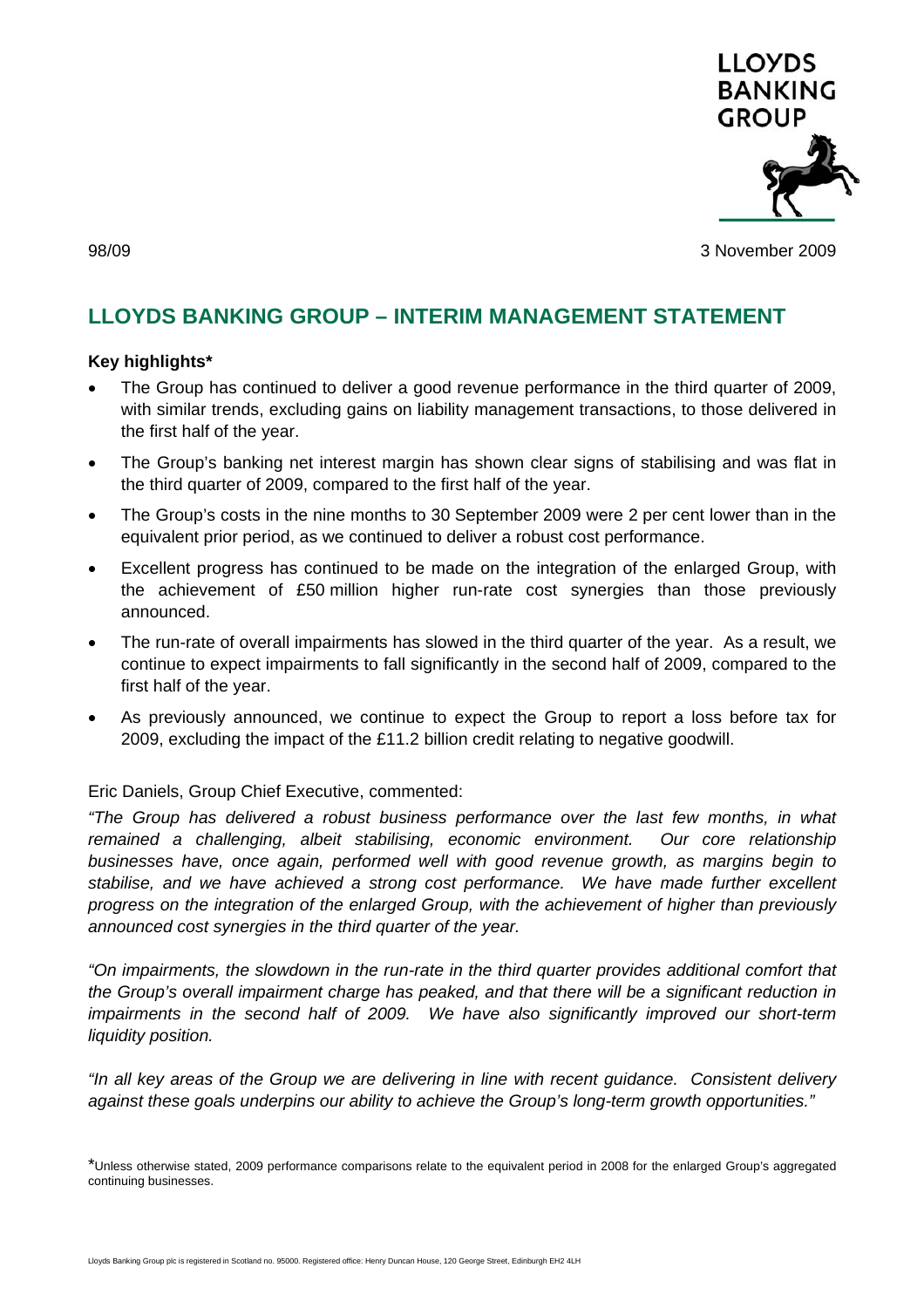## **Good revenue growth in the third quarter of 2009**

The Group has delivered good revenue growth in the third quarter of 2009 with a strong performance in its core relationship businesses, excluding the gains on liability management transactions. During the third quarter, the Group banking net interest margin has shown clear signs of stabilising and continues to benefit from ongoing asset repricing which has offset the impact of lower deposit margins and higher funding costs. The third quarter margin was flat compared to the first half of 2009.

Revenue trends in Retail reflected a solid overall business performance. We have continued to build momentum in customer deposits with balances increasing £2.0 billion during the third quarter. In lending, our unsecured balances have remained broadly flat, reflecting subdued customer demand, and whilst mortgage markets have also remained relatively subdued throughout the industry, our gross mortgage lending in the first nine months of the year totalled £26 billion.

Revenue growth in our Wholesale business remained very strong in the first nine months of the year, largely reflecting the absence of last year's mark-to-market losses on treasury assets, although the growth rate has slowed during the third quarter. There was a continued strong crossselling performance, supported by improved spreads and favourable trading conditions in Treasury and Trading.

In Wealth and International, revenue trends improved in the third quarter compared to the first half, reflecting higher customer numbers and strengthening equity markets in Wealth, and the impact of higher margins from the continued repricing of assets in our International businesses.

In Insurance, new business sales in our life, pensions and investments businesses were 27 per cent lower than in the first nine months of 2008, reflecting extremely difficult market conditions which have led to a general market-wide slowdown in the sale of life, pensions and investment products. Sales through the intermediated distribution channel have continued to be particularly challenging although this has been partially offset by a relatively resilient performance in the bancassurance channel.

## **Robust Group cost performance**

The Group has an excellent track record in managing its cost base, and has continued to deliver a robust cost performance, resulting in the Group's costs being 2 per cent lower than the same period last year. We have continued to make significant progress in capturing integration related cost savings and £250 million of cost synergies and other operational efficiencies have already been realised in the first nine months of the year to support a target for 2009 which has now been increased to £450 million. We expect these will represent annual run-rate savings of approximately £750 million by the year-end, some £50 million higher than our previously announced expected run-rate. The Group remains confident that it will meet its commitment to deliver more than £1.5 billion run-rate synergies and other operating efficiencies by the end of 2011, notwithstanding the business impact of the State Aid remedies which the Group expects to be required by the European Commission.

## **Overall impairment levels have peaked, with a reducing run-rate**

During the third quarter of the year the Group has, as expected, experienced a reduction in the run-rate of overall impairment provisions compared to the first half of the year. However, as expected at the time of the Group's 2009 interim results we have experienced a significant year-todate rise in the impairment charge compared to last year, reflecting falls in the value of commercial real estate, the impact of economic deterioration (including the effects of rising unemployment) and reduced corporate cash flows.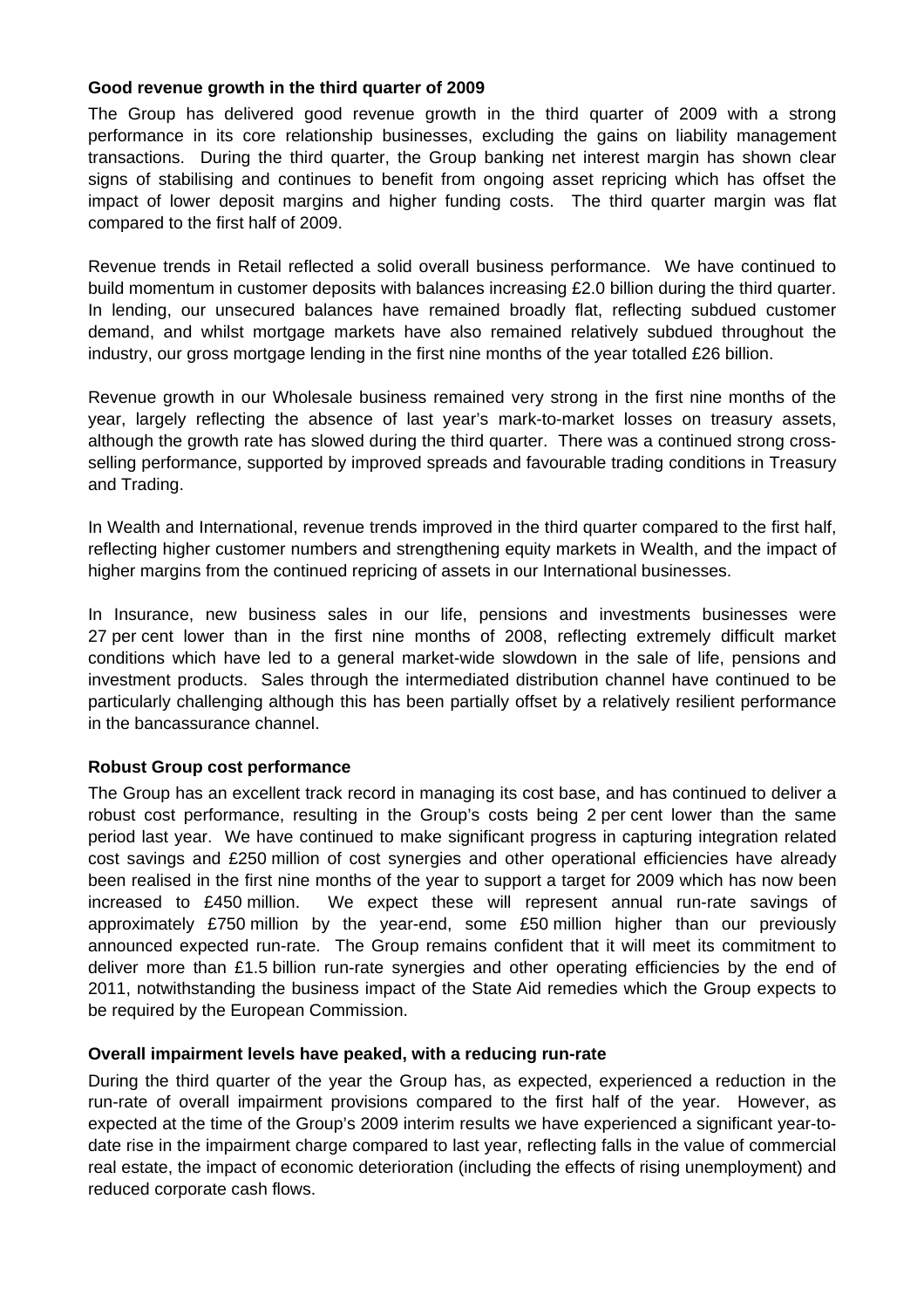In Retail, impairment losses in the first nine months of 2009 totalled £3.3 billion. Impairment losses on the secured lending portfolio in the first nine months totalled £0.8 billion compared to £0.6 billion in the first half of the year. Arrears levels have improved during the quarter and remain significantly better than the industry average. As expected, the unsecured lending portfolio has continued to show signs of stress in the third quarter with impairment losses totalling £2.5 billion in the nine months to 30 September 2009 (2009H1: £1.6 billion). This was primarily due to the ongoing impact of rising unemployment levels. As previously announced, we expect to see a moderate increase in the overall Retail impairment charge in the second half of the year, largely reflecting the anticipated impact of rising unemployment levels. We continue to expect the retail impairment charge to be lower in 2010 than in 2009. We currently expect residential house prices to be flat in 2009 and 2010.

The Wholesale charge for impairment losses totalled £3.2 billion in the third quarter of the year (2009H1: £9.7 billion), reflecting continuing declines in commercial property prices and reducing levels of corporate cash flows. There was however, as expected, a significant reduction in the runrate of impairment provisioning in the quarter. As previously indicated, we continue to believe the overall Wholesale impairment charge peaked in the first half of 2009 and expect a significant reduction in the Wholesale impairment charge in the second half of 2009 and a further reduction in 2010. We currently expect commercial real estate prices to fall 15 per cent in 2009 and be flat in 2010.

In our Wealth and International business we continue to have ongoing concerns with regard to the outlook for the Irish economy and impairments remain at a high level totalling £0.9 billion in the third quarter (2009H1: £1.5 billion), reflecting particularly significant provisions against our Irish commercial real estate portfolio. We now expect the high level of impairments to continue throughout 2009 and in 2010.

Overall, impairment losses for the Group in the first nine months totalled £18.6 billion (2009H1: £13.4 billion), with a significant reduction in the run-rate in the third quarter of the year. We believe the overall impairment charge peaked in the first half of 2009. We continue to believe, given our current economic outlook, that the charge in the second half of 2009 will be significantly lower than the charge in the first half of 2009. Thereafter, we expect the 2010 charge to be significantly lower than the 2009 charge.

## **Insurance volatility**

A large proportion of the investments relating to the Group's insurance business is invested in assets which are expected to be held on a long-term basis and which are inherently subject to short-term investment market fluctuations. Whilst it is expected that those investments will provide enhanced returns over the longer term, the short-term impact of investment market volatility can be significant. In the third quarter of 2009 we experienced positive volatility, excluding policyholder interests volatility, of £0.7 billion, reflecting the significant strengthening of equity markets and narrowing credit spreads in fixed income markets. The nine months to 30 September 2009 therefore resulted in a positive volatility, excluding policyholder interests volatility, of £0.2 billion.